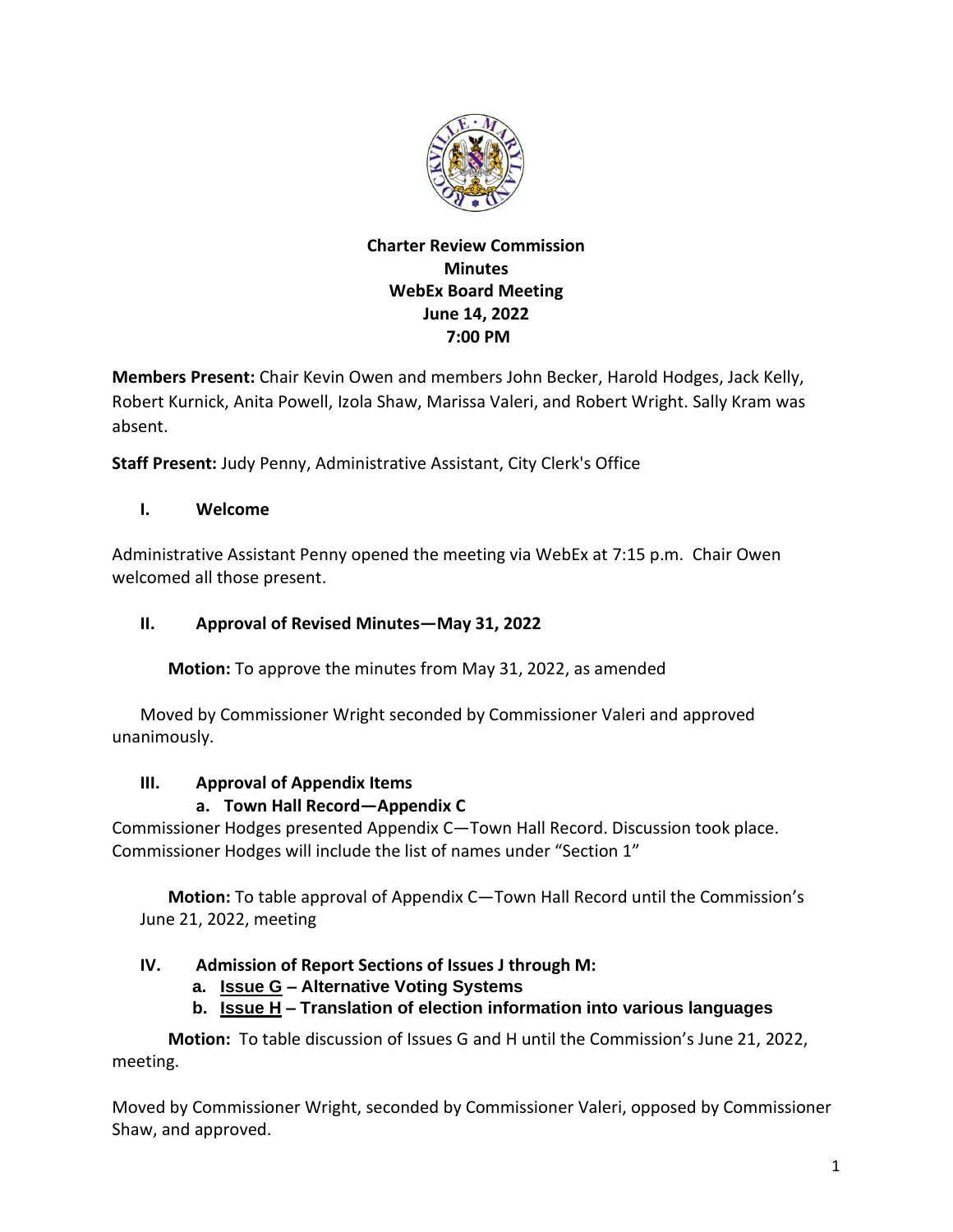## **c. Issue J – Increasing the number of members of the Board of**

## **Supervisors of Elections**

Discussion took place.

**Motion:** To move the language starting with "the pool of potential appointees through 'All Other Qualified Applicants'" and paste it into the comments for the abovementioned topic.

Moved by Commissioner Valeri, seconded by Commissioner Wright, and approved unanimously.

**Motion:** To remove the paragraph beginning with "a lengthy and emotional discussion regarding the meaning of diversity, equity, and inclusion"

Moved by Commissioner Shaw, seconded by Commissioner Valeri, and approved unanimously.

**Motion:** To approve "Issue J", as amended, and include it in the record.

Moved by Commissioner Wright, seconded by Commissioner Kelly, and approved unanimously.

#### **d. Issue L – The appointment process for the members of the Board of Supervisors of Elections**

Discussion took place.

**Motion:** To approve "Issue L" and include it in the record.

Moved by Commissioner Wright, seconded by Commissioner Kelly, and approved unanimously.

## **e. Issue I – Alternative methods of advertising an election**

Discussion took place.

**Motion:** To approve any formatting questions or concerns relating to the report on the agenda for future meetings.

Moved by Commissioner Valeri, seconded by Commissioner Shaw, and approved unanimously.

**Motion:** To approve "Issue I", and include it in the record

Moved by Commissioner Shaw, seconded by Commissioner Valeri, and approved unanimously.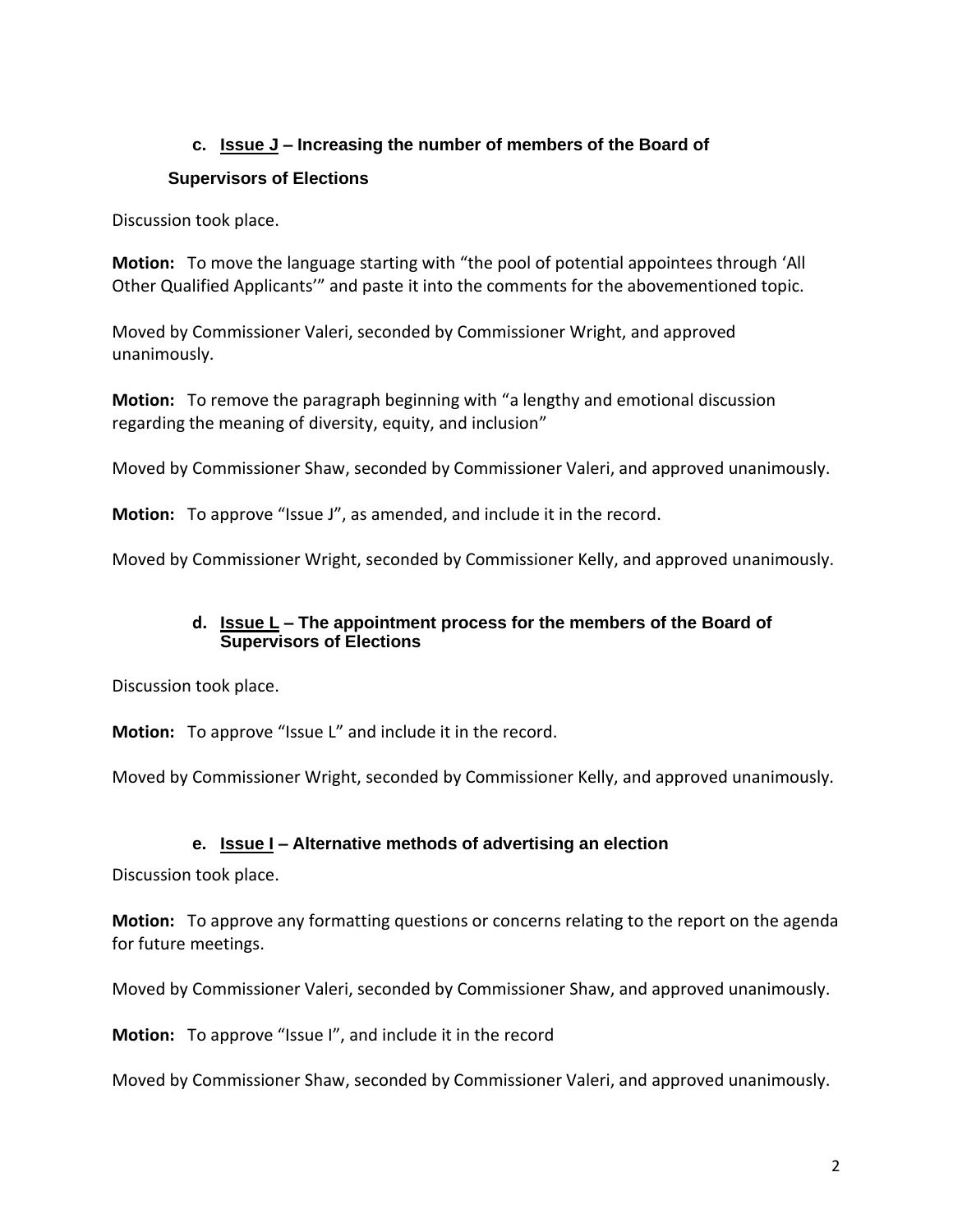#### **V. Election Process/Franchise Expansion Working Group Report (Continued): a. Presentation by Commissioner Shaw**

## **b. Issue N – Any additional provisions on topics raised during the vote by mail election, for example, ballot harvesting.**

Discussion took place.

Commissioner Valeri will draft a proposed recommendation for and Mayor and Council to consider regarding ballot harvesting, and a provision regarding domestic violence situations in which a partner forces the other to vote a certain way.

# **c. Issue O – Provisions that may increase voter turnout.**

Discussion took place.

**Motion:** To adjust the terminology of "Option 1" to include exploring the change of scheduling the Rockville elections to coincide with the presidential elections or state gubernatorial elections.

Moved by Commissioner Shaw, seconded by Commissioner Valeri, and approved unanimously.

Commissioner Shaw will take the lead on drafting the majority opinion.

Option 2: to maintain the status quo regarding provisions that may increase voter turnout.

Supported by Chair Owen. Chair Owen will take the lead on drafting the minority opinion.

Commissioner Kram is recorded as "not voting."

Commissioner Hodges wanted it noted that Commissioner Kram has given up her right to vote because she chose not to be at this meeting.

Part 1: To expand the franchise for Rockville residents that are not U.S. citizens

Discussion took place.

**Motion:** To amend the City of Rockville's Charter in Article 3, Section 1, to read that, "Qualified voters shall mean any person who is a resident of the City of Rockville for at least 6 months, without regard to citizenship, and is at least xx number of years of age.

Moved by Commissioner Valeri, seconded by Commissioner Powell, opposed by Commissioner Wright, and approved.

Supported by Commissioners Powell, Valeri, Kelly, Hodges, Shaw, and Chair Owen. Commissioner Hodges will take the lead on drafting the majority opinion.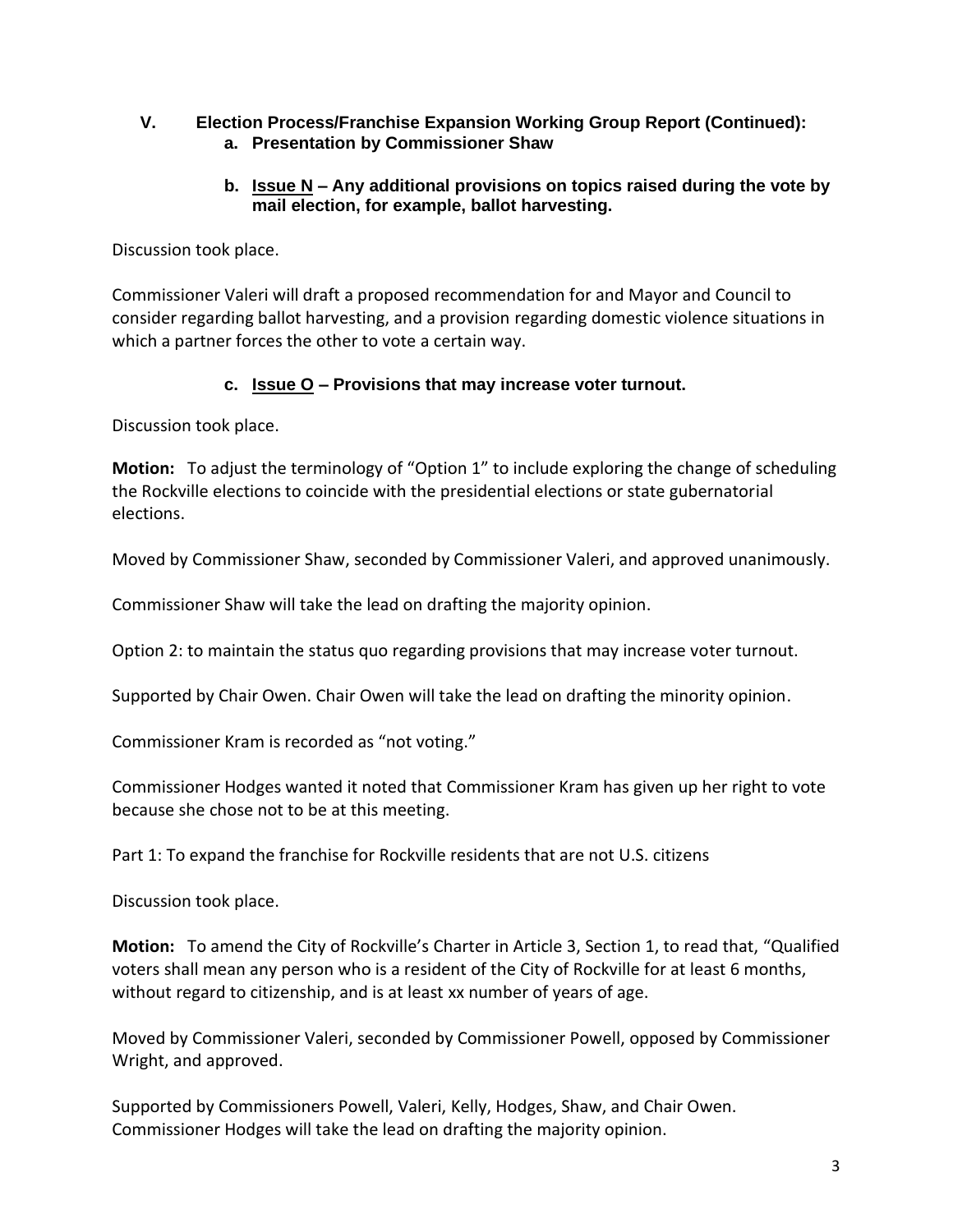Commissioner Becker abstained. Commissioner Kram is recorded as "not voting." Commissioner Hodges wanted it noted that Commissioner Kram has given up her right to vote because she chose not to be at this meeting.

Part 2: maintain the status quo.

Supported by Commissioner Wright, who will write the minority report.

Part 3: To expand the right to vote to Rockville residents who are 16 or 17 years old.

Discussion took place.

**Motion:** To strike the second sentence from option 3, "the same age Maryland residents are able to register to vote" and place it under a "pro" for this option.

Moved by Commissioner Shaw, seconded by Commissioner Valeri, and approved unanimously. Commissioner Wright abstained.

Supported by Commissioners Powell, Hodges, Valeri, Kelly, Becker, Wright, Shaw, and Chair Owen. Commissioner Kram is recorded as "not voting." Chair Owen will take the lead on drafting the majority opinion.

#### **d. Issue P – Provisions in the election code for internal consistency with the Charter and vice-versa.**

Discussion took place.

**Motion:** To approve Option 1 regarding "Issue P", and include it in the record

Supported by Commissioners Hodges, Valeri, Kelly, Becker, Wright, Shaw, Powell, and Chair Owen. Commissioner Kram is recorded as "not voting." Commissioner Hodges will take the lead on drafting the majority opinion.

## **VI. Old/New Business**

There was no old/new business.

#### **VII. Future Meetings**

- Tuesday, June 21, 2022—7:00 p.m.—the Mayor and Council subgroup will present their report
- Tuesday, June 28, 2022—7:00 p.m.

#### **VIII. Adjournment**

There being no further business, the meeting adjourned at 11:53 p.m.